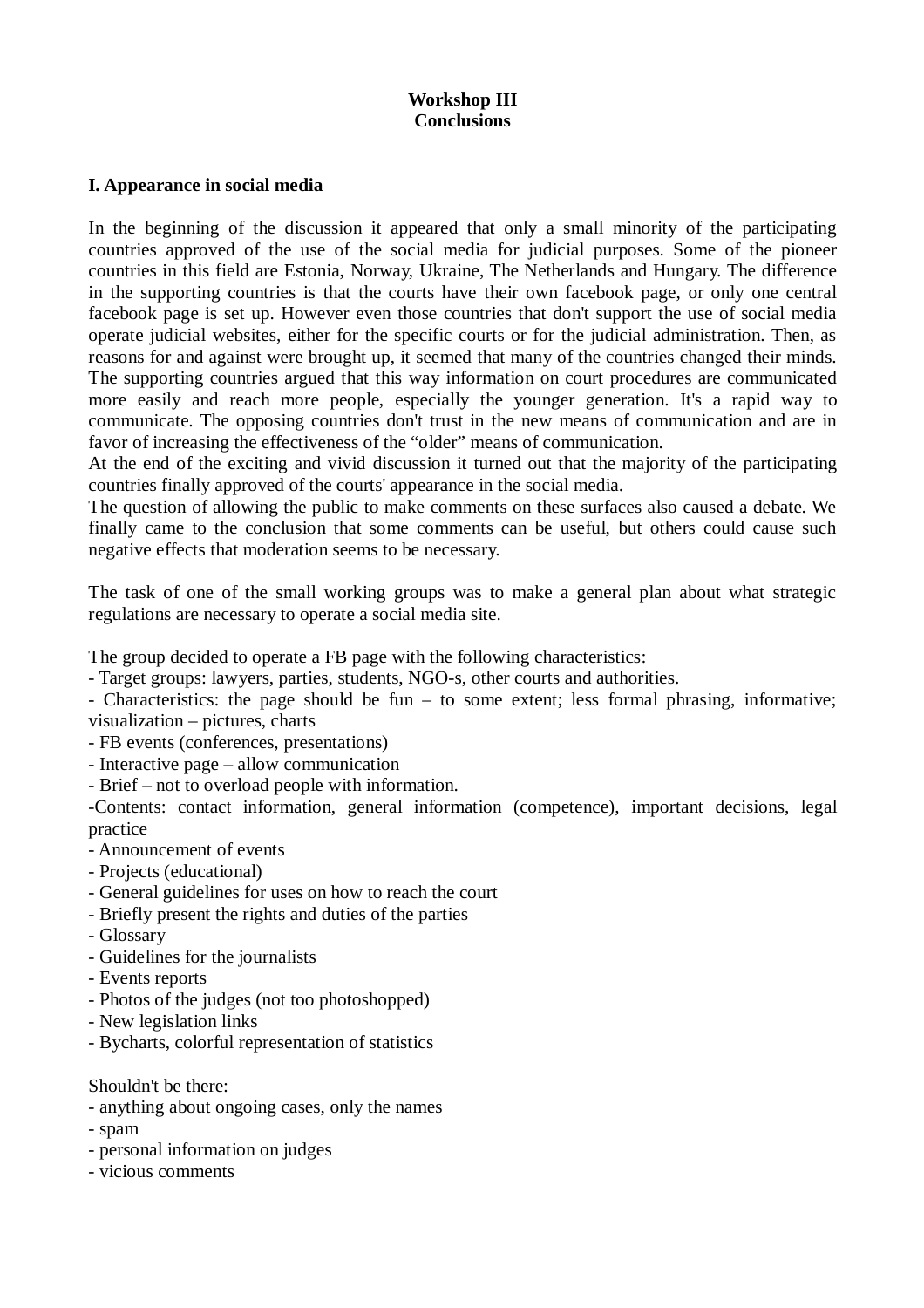The judges appearance was a different subject.

Most of the countries approved of the judges' appearance in the social media, however within the frames of judicial ethics. Naturally, neither of the countries allow their judges to comment their case or judgment in public. This seems to be a question of privacy. Norway elaborated that 20 years ago the debate was about whether judges should have an e-mail address. From this perspective, the use of social media is natural.

## **II. Websites and official communication**

Almost all countries agreed that a web page is a necessary belonging of the court's official appearance, and it's essential to update that website with useful, up to date information.

The second one of the working groups had the task to theoretically create a court website. The group decided that one common judicial website should exist, with divisions for the separate courts, thus, appearance is uniform.

The indispensable elements of that common website are the following:

- names of the judges should appear, without photos
- all court decisions, anonimized
- schedule of hearings (time, date, judge)
- legislation with modifications and legal practice (via a link)
- announcements on press events
- court social events
- important information (opening hours, etc.)
- staff
- statistics
- rules of communication with media
- examples of behavior in criminal cases (where to stand, etc.)
- questions addressed to the court and their answers (FAQ moderated)

### **3 rd group: crisis communication action plan**

Question was what kind of crisis should they focus on, and they agreed on high profile cases – crisis related to the press.

How to prevent crisis?

- Give inf to media (when will it start, where will it be, who is the judge, practical information)
- Security measures (where to go with cameras to security control)
- Establish a channel for the communication with some media representatives
- Spokesperson
- Big enough courtroom
- Accreditation of journalists

Crisis during trial:

- Identify the topic – what is the crisis

- Take one person who's in charge of communication – only he comm with the press and nobody else

- Never lie

- Don't say anything more than you know (avoid rumors, stick to the facts, no personal interpretation)

- Have a message